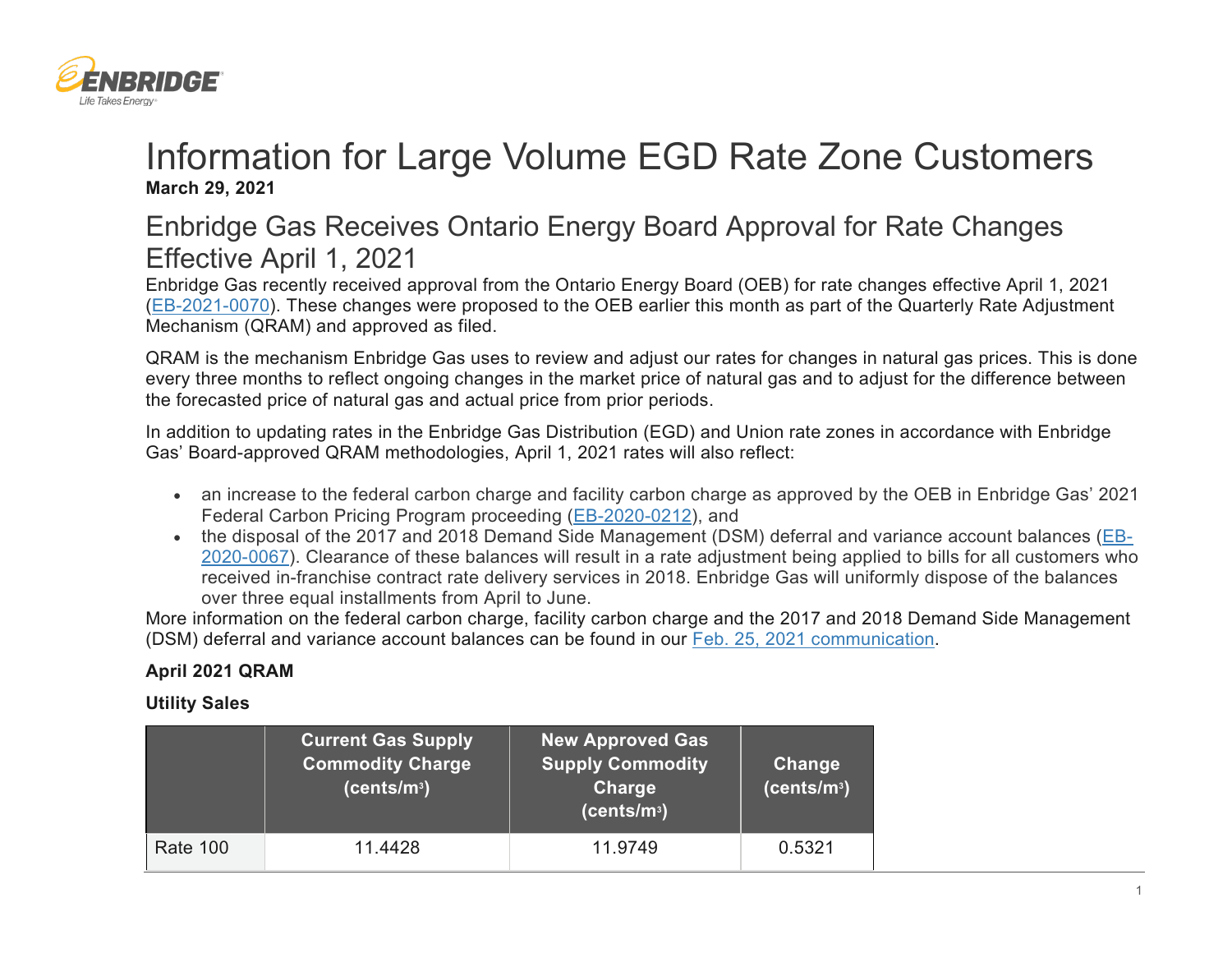

| <b>Rate 110</b> | 11.3844                                                                             | 11.9165                                                                        | 0.5321                            |
|-----------------|-------------------------------------------------------------------------------------|--------------------------------------------------------------------------------|-----------------------------------|
| <b>Rate 115</b> | 11.3844                                                                             | 11.9165                                                                        | 0.5321                            |
| <b>Rate 135</b> | 11.3917                                                                             | 11.9237                                                                        | 0.5321                            |
| <b>Rate 145</b> | 11.3881                                                                             | 11.9202                                                                        | 0.5321                            |
| <b>Rate 170</b> | 11.3844                                                                             | 11.9165                                                                        | 0.5321                            |
|                 | <b>Current Cost Adjustment</b><br>- Gas Supply Component<br>(cents/m <sup>3</sup> ) | <b>New Approved Cost</b><br><b>Adjustment - Gas</b><br><b>Supply Component</b> | Change<br>(cents/m <sup>3</sup> ) |
|                 |                                                                                     | (cents/m <sup>3</sup> )                                                        |                                   |
| <b>Rate 100</b> | (1.0560)                                                                            | (0.9569)                                                                       | 0.0991                            |
| <b>Rate 110</b> | (0.3786)                                                                            | (0.1890)                                                                       | 0.1896                            |
| <b>Rate 115</b> | (0.2868)                                                                            | (0.0849)                                                                       | 0.2019                            |
| <b>Rate 135</b> | (0.2868)                                                                            | (0.0849)                                                                       | 0.2019                            |
| <b>Rate 145</b> | (0.9007)                                                                            | (0.7809)                                                                       | 0.1198                            |

**Transportation Charges**

|                                          | <b>Current</b><br><b>Transportation</b><br>Charge<br>(cents/m <sup>3</sup> ) | <b>New Approved</b><br><b>Transportation</b><br><b>Charge</b><br>(cents/m <sup>3</sup> ) | Change<br>(cents/m <sup>3</sup> ) |
|------------------------------------------|------------------------------------------------------------------------------|------------------------------------------------------------------------------------------|-----------------------------------|
| Transportation to<br><b>Enbridge Gas</b> | 4.1187                                                                       | 4.0433                                                                                   | (0.0754)                          |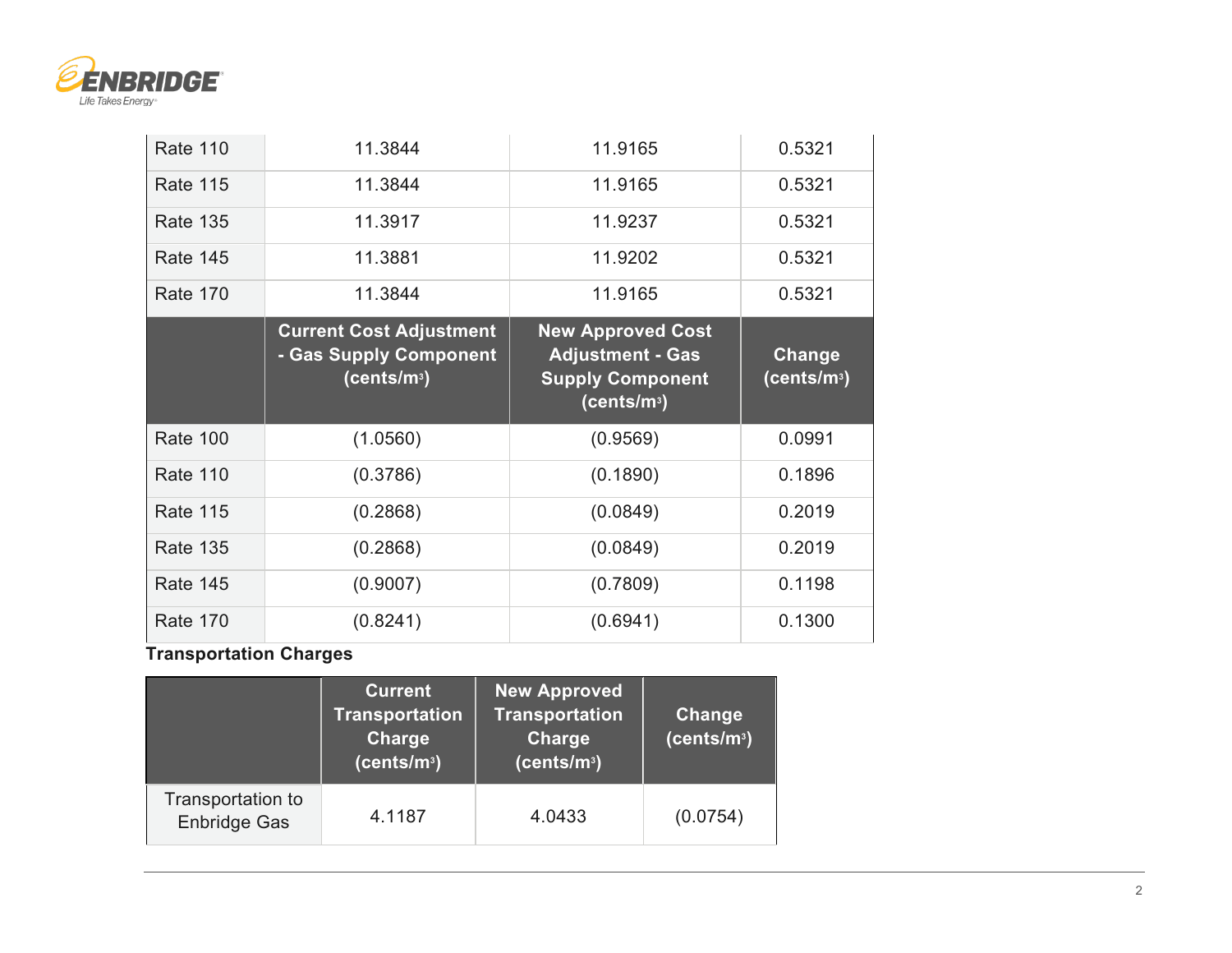

| Transportation |        |        |        |  |
|----------------|--------|--------|--------|--|
| from Dawn      | 0.9703 | 0.9703 | 0.0000 |  |

### **Delivery Rates**

The following changes to delivery rates reflect quarterly updates to gas costs in delivery rates (unaccounted for gas). This can be found on the "Delivery" line of the invoice.

|                 | <b>Approved Delivery</b><br><b>Rate</b><br>Change (cents/m <sup>3</sup> ) |
|-----------------|---------------------------------------------------------------------------|
| <b>Rate 100</b> | 0.0007                                                                    |
| <b>Rate 110</b> | 0.0069                                                                    |
| <b>Rate 115</b> | 0.0068                                                                    |
| <b>Rate 135</b> | 0.0067                                                                    |
| Rate 145        | 0.0071                                                                    |
| <b>Rate 170</b> | 0.0069                                                                    |

\*Excludes approved changes reflecting the 2021 Federal Carbon Pricing Program application (EB-2020-0212).

#### **Load Balancing Charges**

|                 | <b>Approved Load</b><br><b>Balancing Rate</b><br>Change<br>(cents/m <sup>3</sup> ) |
|-----------------|------------------------------------------------------------------------------------|
| <b>Rate 100</b> | (0.0068)                                                                           |
| <b>Rate 110</b> | (0.0011)                                                                           |
| <b>Rate 115</b> | (0.0004)                                                                           |
| <b>Rate 135</b> | 0.0000                                                                             |
| <b>Rate 145</b> | (0.0023)                                                                           |
| <b>Rate 170</b> | (0.0010)                                                                           |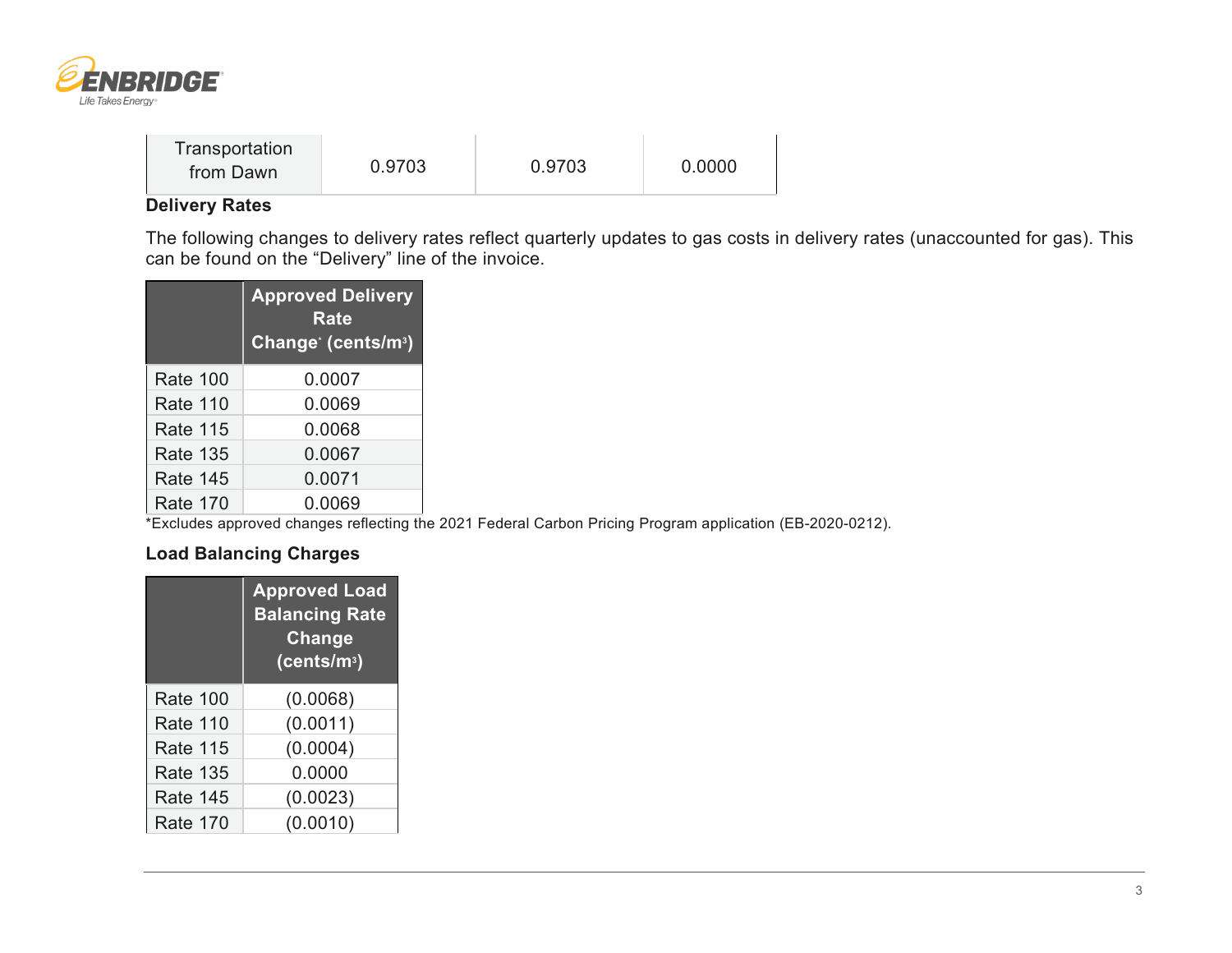

General Service [Rate 6](https://www.enbridgegas.com/Understanding-gas-rates#tab-content) will also be changing effective April 1, 2021. Customers can find current information on these rates on our website or in the notice included with their April bill.

For more information, find the full application [\(EB-2021-0070\)](https://www.enbridgegas.com/Regulatory-Proceedings) posted on our website.

# Enbridge Gas files an Application for 2019 Demand Side Management Deferral and Variance Account Clearing

On March 10, 2021, Enbridge Gas applied to the Ontario Energy Board (OEB) to dispose of its 2019 Demand Side Management (DSM) deferral and variance account balances [\(EB-2021-0072\)](https://www.enbridgegas.com/Regulatory-Proceedings). The DSM program is our energy conservation program that is available to customers.

The proposed 2019 DSM deferral and variance account adjustment includes the actual cost of delivering the DSM programs (versus the forecast cost built into 2019 rates), revenue recovery attributable to consumption reduction due to DSM conservation measures (Lost Revenue Adjustment Mechanism), as well as incentives Enbridge Gas earns when meeting OEB-approved DSM targets. The proposed adjustment does not include any gas cost-related deferrals that are managed under the QRAM process or other non-commodity deferral balances.

Enbridge Gas is proposing to refund approximately \$4.120 million to in-franchise contract rate class customers in the Enbridge Gas Distribution (EGD) rate zone related to 2019 balances in the DSM deferral and variance accounts.

Once the OEB completes its review and provides their final decision on this application, clearance of these balances would result in a one-time rate adjustment being applied to bills for all customers who received in-franchise delivery services. Enbridge Gas has proposed to uniformly dispose of the balances with a one-time billing adjustment effective Oct. 1, 2021. This will be dependent on the timing of the OEB's decision and we will provide further information when a decision is received from the Board.

#### **How to Estimate Your 2019 DSM Delivery Adjustment**

To estimate your 2019 DSM delivery adjustment, multiply the proposed rate adjustment that applies to your service (shown below) by the actual volume of natural gas you consumed in 2019.

| <b>Rate</b>  | <b>Proposed Unit Rate</b> |
|--------------|---------------------------|
| <b>Class</b> | <b>for 2019 DSM</b>       |